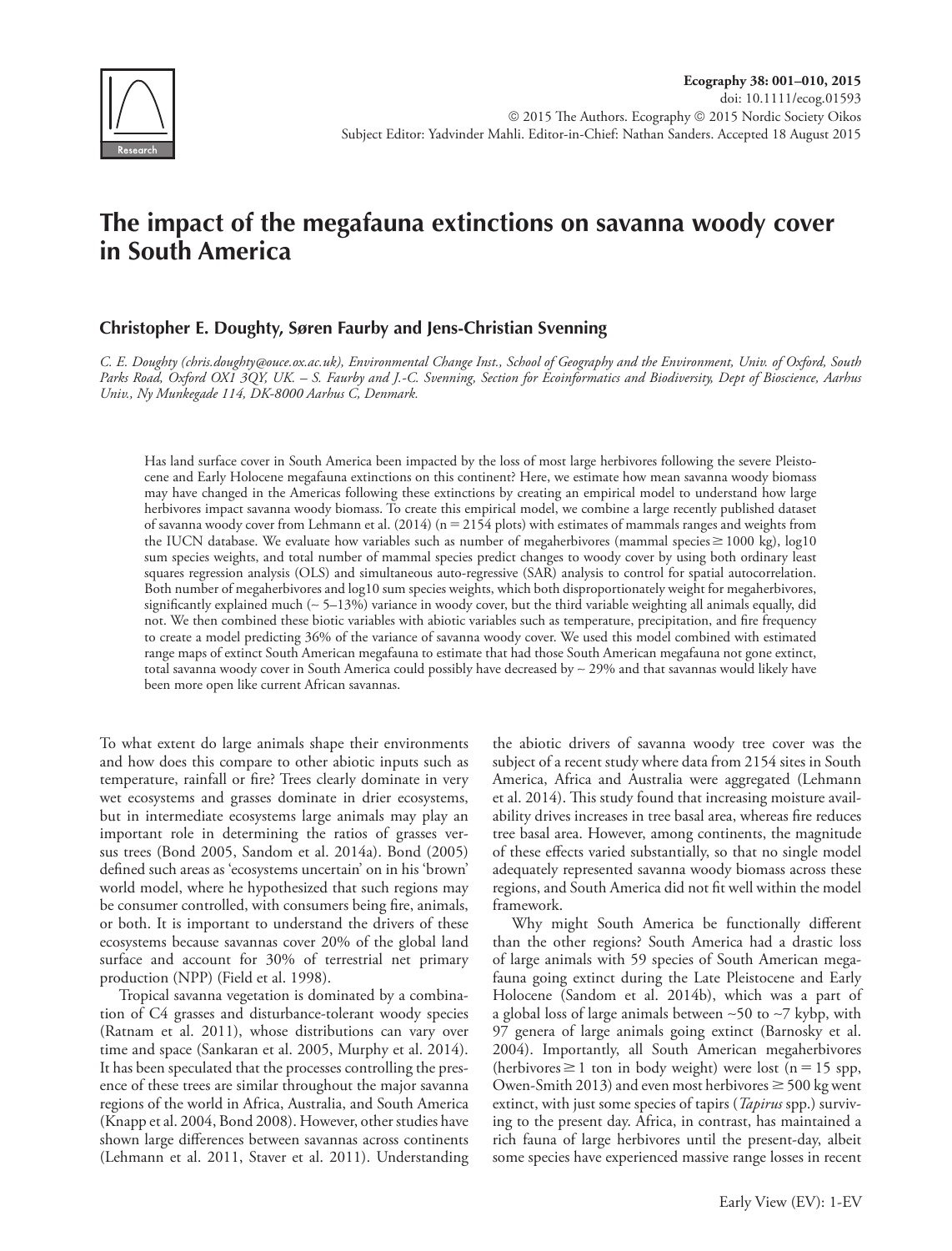decades. How did these prehistoric extinctions affect ecosystem processes? Large herbivores can have major impacts on the vegetation structure, including the balance between trees and grasses. This is, in particular, the case for megaherbivores, which due to their near-immunity to non-human predation on adults (although juveniles may be vulnerable) are not top-down regulated and can attain high densities at which they may radically transform vegetation structure (Owen-Smith 1987). The loss of megafauna could also have had major effects on seed dispersal (Janzen and Martin 1982, Pires et al. 2014) and nutrient biogeochemistry (Zimov et al. 1995, Doughty et al. 2013). Until recently it has been difficult to definitively attribute ecosystem changes to the now extinct megafauna because little that was known about their behaviour. Due to the drastic nature of the extinctions in South America, we would expect to see a larger potential impact on vegetation there than almost anywhere. During the Late Pleistocene, South America had a predominance of very large herbivores, while most of Australia's mammalian herbivores were comparably small and those of Africa were intermediate (Owen-Smith 2013).

There are biogeographical, paleontological and experimental reasons to think that these large-animal extinctions may have impacted savanna woody surface cover. For instance, we can broadly compare savanna tree cover in Africa (with megafauna) to South America (largely without). At a given soil moisture status, Africa has substantially fewer trees than South America (Murphy and Bowman 2012), which could be partially due to the lack of megaherbivores in South America. Paleo-data generally indicates an increase of woody biomass around the time of the megafauna extinctions, but in the past it was difficult to determine whether the increased woody biomass was the cause of the extinctions or an effect of them. The difficulty was compounded because megafauna remains are rare, especially in the lakes that generally archive Late Quaternary pollen records. However, spores of *Sporormiella* , a dung fungus, could be used as a proxy for megafauna abundance because it has been shown that in the lake pollen records, they follow the end-Pleistocene megafauna population decline: they are abundant in late-glacial sediments, rare through the Holocene, and increase in abundance with the historic introduction of domestic grazers (Davis and Shafer 2006). This *Sporormiella* data generally indicate that the extinctions tended to be followed by an increase in tree cover versus vice versa. For instance, vegetation changed drastically in the eastern USA (Gill et al. 2009) following the megafauna extinctions. Another recent study using *Sporormiella* data found that human arrival was correlated with the extinctions of the Australian megafauna, which then caused a major change in vegetation through a combination of reduced herbivory and increased fire (Rule et al. 2012). There are currently no similar studies that we are aware of for South America.

There is also now abundant experimental evidence that large animals may impact land surface cover. Exclosure experiments, experiments that use fences to remove herbivores from ecosystems, show ecosystems with increased tree cover. One of the most comprehensive studies to document this was a recent aircraft campaign that flew over two similar African savanna ecosystems. The only difference between the two was that in one, all animals  $>$  5 kg were excluded, while in the other, they were included. Woody cover increased ∼ 9% over ∼ 36 years in the system without large herbivores, especially elephants (Asner et al. 2009, Asner and Levick 2012). This study demonstrates that elephants are chiefly responsible for the tree falls, and can uproot up to 1500 trees per elephant per year (Duffy et al. 1999).

 What role might herbivores play on woody cover abundance? Here we propose a very simple study to address this question by reanalysing the Lehmann et al. dataset, but incorporating the impact of herbivores in the model (Lehmann et al. 2014). The original study does not analyse the impact of animals because the authors state that " globally, data availability on herbivore abundance is sparse and unreliable". However, the IUCN database provides a reasonable estimate of animal range and we therefore use this database to estimate herbivory. Likewise, we now have a rough estimate of the ranges of the now extinct megafauna that we can use to estimate how woody surface cover might have changed if those animals still existed (Faurby and Svenning 2015a). We ask the following questions: 1) does adding extant mammal diversity and biomass – and in particular large species – improve empirical global models (OLS and SAR) of woody savanna cover over just abiotic inputs?, 2) based on these results, how might savanna woody surface cover in South America be different if the continent had maintained its rich abundance of Pleistocene megafauna?

## **Methods**

### **Data**

 We use the recently published dataset from Lehmann et al. (2014) that has data on woody biomass (WB), temperature, effective rainfall, seasonality, drought index, and fire frequency from 2154 plots in South America, Africa and Australia (variables described in Table 1, for any methodological details regarding these variables see Lehmann et al. 2014). We combine this dataset with current ranges for all extant species, based on 43 444 individual range maps (IUCN 2010) and the body masses of these species (Smith et al. 2003, Faurby and Svenning 2015b). For every mammal in the IUCN database we converted its range vectors into rasters (4 pixels per degree) and tested whether each of the coordinates listed in the Lehmann et al. (2014) paper were within this area. However, resolution differences between the two datasets may contribute to error in our analysis.

 To understand the impact of animal size on woody biomass, we then divided our animal data into three categories: number of mammals  $> 1000$  kg (current megaherbivore diversity), log10 sum of average species weight biomass (species richness weighted by biomass), and total number of mammals (current terrestrial mammal diversity) (shown spatially in Fig. 1). We removed all bats (order Chiroptera) from the analysis because they are mammals that will not impact woody surface cover (however, bats are important seed dispersers). We did not use a variable that estimates species density because of the great uncertainty in estimating population densities for extinct megafauna and due to little population density data for existing species. However, population density could potentially provide a more accurate estimate in the future.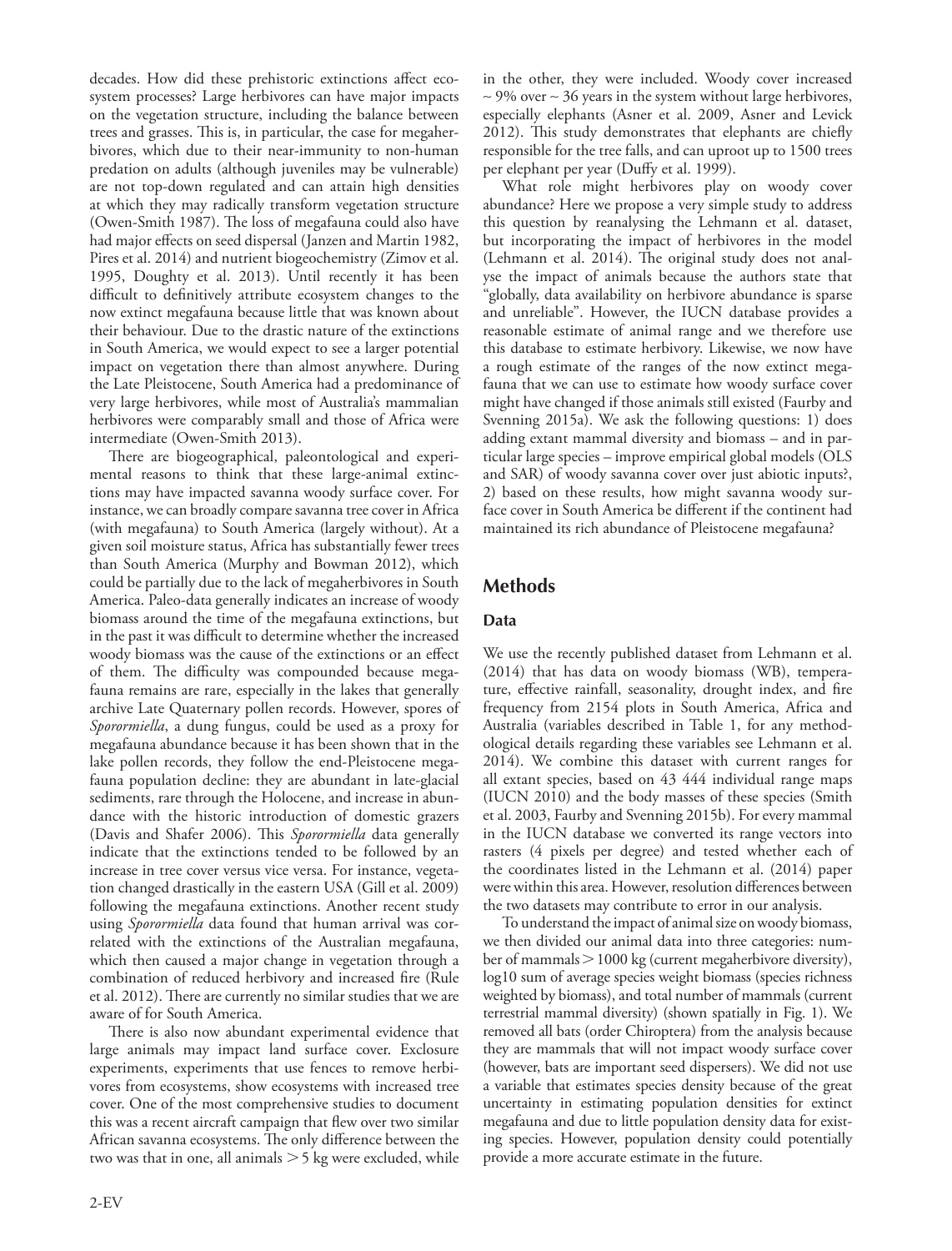Table 1. Detailed descriptions of each of the variables used in the empirical models.

| Variable                             | Description                                                                                                                                                                                                                        |  |  |  |
|--------------------------------------|------------------------------------------------------------------------------------------------------------------------------------------------------------------------------------------------------------------------------------|--|--|--|
| Current megaherbivore diversity      | Number of mammals $> 1000$ kg from the IUCN database                                                                                                                                                                               |  |  |  |
| Species richness weighted by biomass | Log10 of sum of masses of all mammals from the IUCN database                                                                                                                                                                       |  |  |  |
| Current terrestrial mammal diversity | Number of all mammals from the IUCN database                                                                                                                                                                                       |  |  |  |
| Present world with extinct megafauna | Log10 of sum of masses of all mammals from the IUCN database $+$ extinct megafauna<br>from Faurby and Svenning (unpubl.)                                                                                                           |  |  |  |
| Effective rainfall                   | Effective rainfall defined as the difference between mean annual precipitation (MAP)<br>and mean annual potential evapotranspiration (PET)                                                                                         |  |  |  |
| Rainfall seasonality                 | Rainfall seasonality ranges from 0 (all months contribute equally to total annual<br>rainfall) to 100 (all rainfall fell in one month)                                                                                             |  |  |  |
| Drought index                        | Foley's Drought Index (Foley 1957) is calculated for each month of each year as actual<br>annual rainfall for three years before every month less the expected (long-term<br>average) rainfall for that period, divided by the MAP |  |  |  |
| Temperature range                    | Annual range in mean monthly temperature                                                                                                                                                                                           |  |  |  |
| Mean annual temperature (MAT)        | Mean annual temperature                                                                                                                                                                                                            |  |  |  |
| Fire frequency                       | Satellite derived fire histories for each region and used the monthly data layers from<br>2000 to 2010 from the MODIS (MCD45A1) fire product                                                                                       |  |  |  |

 To estimate the impact of the now extinct megafauna on woody biomass, we created a dataset of the ranges and weights of extinct megafauna based on Faurby and Svenning 2015a and 2015b. The taxonomy for extinct species followed (Faurby and Svenning 2015c). This dataset is based on historical information when available or alternatively based on a method similar to the co-existence approach to infer paleoclimate based on co-occurring taxa (Mosbrugger and Utescher 1997). We combine this with the current IUCN mammal database to estimate mammal distributions as they would have been today been without any extinctions or regional extirpations. In this dataset we include the historical ranges of animals as they would have been prior to human hunting and land use change. For this last variable we also take the log10 sum of average species weight biomass and refer to this variable as present world with extinct megafauna. We therefore divide our data into present world with extinct megafauna which includes extant species and their historical range (where available) plus extinct species and the other animal variables which only include extant species within their current ranges. There is uncertainty involved in predicting range maps and mean weights of extinct species. For this reason, as a sensitivity study we vary the number and weights of extinct megafauna by  $\pm$  20% and show (Fig. 7) under a high and low scenario in Supplementary material Appendix 1 (SOM Fig. 3).

#### **Data analysis**

 We used the ordinary least squares (OLS) multiple regression models for our environmental variables (temperature, precipitation and fire, Table 1) alongside our biotic variables to predict woody biomass. Whenever spatial data are



Figure 1. (a) Current megaherbivore diversity or number of mammals  $>$  1000 kg, (b) species richness weighted by biomass or the log10 sum of all mammals combined species weight excluding bats, (c) current terrestrial mammal diversity or all mammals in each pixel excluding bats, and (d) present world with extinct megafauna or the log10 sum of all mammals combined species weight excluding bats but including extinct megafauna.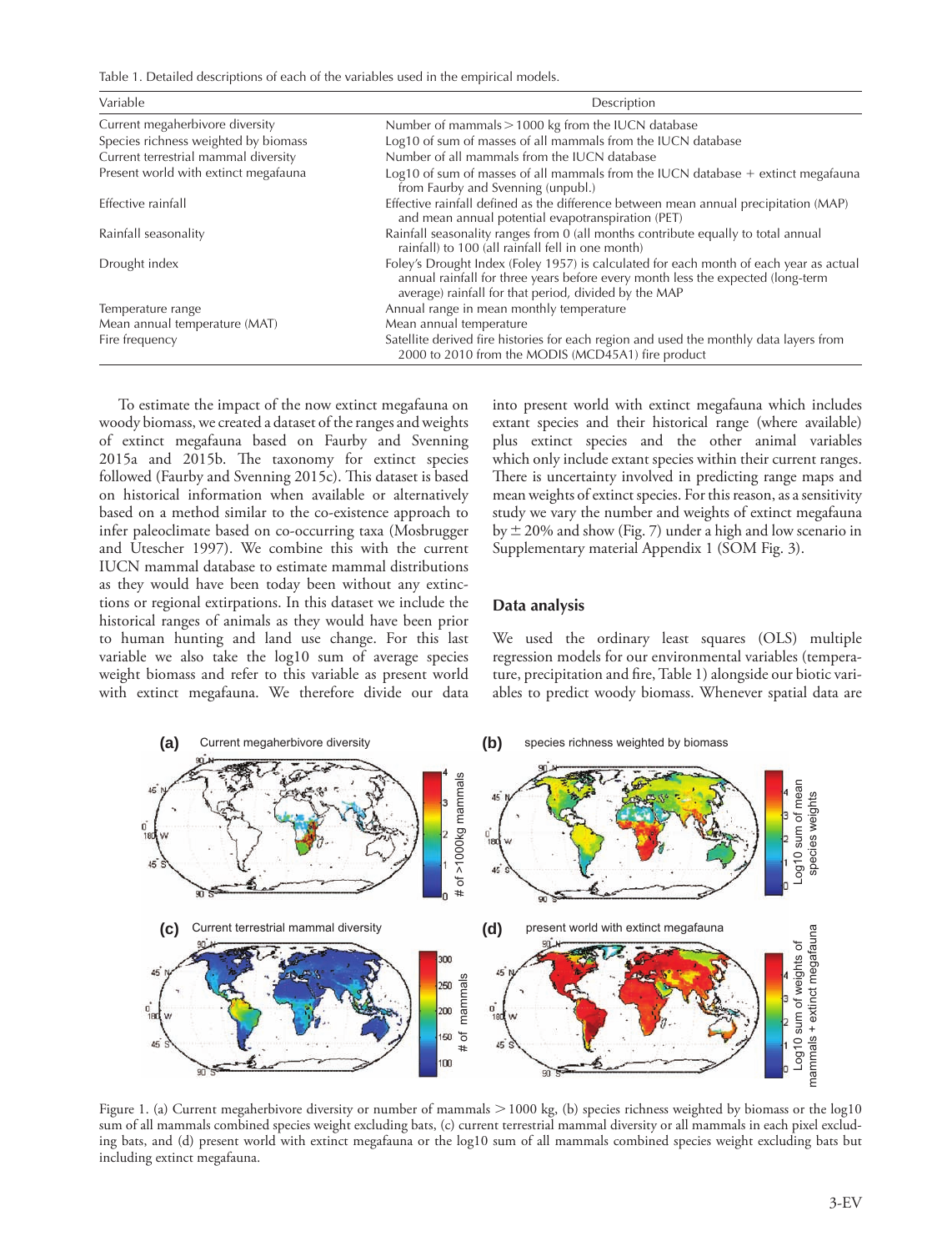plotted there is a risk of autocorrelation because plots closer to each other will have more similar signals than plots far from each other. Therefore, we used spatial regression models that takes spatial autocorrelation into account (Dormann et al. 2007) by using Simultaneous Auto-Regressive (SAR) error models (Dormann et al. 2007). To reduce the potential of spatial autocorrelation, we reduced our sample size to 1256 by eliminating all, but one plot within the same quarter of a pixel. We chose these plots in several different ways, but all methods had broadly similar results. Following this reduction of our dataset, our correlogram (Supplementary material Appendix 1, SOM Fig. 1) indicates vastly reduced spatial autocorrelation. SAR models were fit using the R library 'spdep' following Pedersen et al. (2014). We examined possible neighbourhood definitions to determine how effective each was at removing residual autocorrelation from model predictions. For our SAR analyses, the dataset has many close sample points but fewer isolated ones, and we therefore define neighbourhoods by distance to reference point. In our case, we tried distances from 20 km to 100 km and found that Akaike's Information Criterion (AIC) was minimized at 90 km. For model comparison we used AIC, corrected for small sample size, which compares the model explanatory power while compensating for additional model parameters. Therefore, our SAR model assumes that the value of a given cell is a function of the parameter values and the values of the cells within 90 km. By accounting for spatial autocorrelation, the effects estimated by the SAR models may more reflect local effects, while effects estimated by the OLS models may more reflect broad-scale patterns. We estimate the overall model performance (pseudo- $R<sup>2</sup>$ ) of the SAR model by calculating the square of the correlation between the predicted (only the predictor and not the spatial parts) and the raw values. We will refer to this as pseudo- $R<sup>2</sup>$  in the paper even though we note that several different estimates of model fit are frequently referred to as pseudo- $R<sup>2</sup>$ (UCLA statistical consulting 2014).

## **Results**

 We predicted woody biomass (WB) using each variable individually with both OLS and SAR analysis (Table 1). Current megaherbivore diversity and species richness weighted by biomass were both highly significant, explaining 6 and 13% of the variance respectively in WB. Current terrestrial mammal diversity, in contrast, was not significant and did not

Table 3. Results of the ordinary-least-squares (OLS) and SAR multiple linear regression models with and without mammals plus environmental predictors to predict woody biomass (WB). \*\*\*  $= p < 0.001$ , \*\*\*  $= p < 0.01$ , \*  $= p < 0.05$ , unmarked are not significant, p > 0.05.

| Variable                                | OLS-species<br>richness weighted<br>by biomass | SAR-species<br>richness weighted<br>by biomass |  |
|-----------------------------------------|------------------------------------------------|------------------------------------------------|--|
| FR                                      | $0.02 \pm 0.00$ ***                            | $0.03 \pm 0.00$ ***                            |  |
| MAT                                     | $0.04 \pm 0.03$                                | $0.065 \pm 0.05$                               |  |
| Drought                                 | $18.60 \pm 2.70***$                            | $15.35 \pm 4.60***$                            |  |
| Species richness<br>weighted by biomass | $-4.44 \pm 0.63$ ***                           | $-3.52 \pm 0.91***$                            |  |
| Fire                                    | $-0.62 \pm 0.33$                               | $-0.74 \pm 0.37$ <sup>*</sup>                  |  |
| R <sup>2</sup>                          | 0.36                                           | $(pseudo)$ 0.36                                |  |
| AIC                                     | 11563                                          | 11328                                          |  |

explain much variance in woody biomass (Table 2). Of the abiotic variables, ER, drought, and MAT were each highly significant and each explained a significant portion of the variance (Table 2).

We then took the significant variables from the individual models (species richness weighted by biomass, ER, drought, and MAT, but also fire because fire has previously been found to predict savanna ecosystem structure (Lehmann et al. 2014)) and combined them to create a stronger model for predicting woody biomass. We used mammal biomass rather than megaherbivore diversity, both because it explained more variance individually and because the 1000 kg cut off was potentially an arbitrary threshold for a process that likely has a continuous relationship with body size. The combined OLS and SAR models both explained 36% of the variance (Table 3). If we remove the animal variables in the multivariate model, the  $R<sup>2</sup>$  of both models drop by 0.03. The SAR model was strongly supported by AIC over the OLS model, but the two had broadly similar regression coefficients (Table 3, Fig. 1).

 South American plots had much higher woody biomass than African plots and slightly higher WB than Australian plots (Fig. 2a). South American plots had greater effective rainfall and drought index, with lower values in both African and Australian plots (Fig. 2b-c). African and Australian plots also were warmer and more fire prone than South American plots (Fig. 2d-e). African plots averaged 2.7 species  $> 1000 \text{ kg}$ with the other continents both having zero (Fig. 2f). Species richness weighted by biomass is also greatest in African plots, followed by South American and Australian plots (Fig. 2g). In contrast, South American plots had more total extant

Table 2. Results of the ordinary-least-squares (OLS) models and SAR model for each variable separately as a predictor of woody biomass (WB) ranked by smallest AIC. We include slope value and significance, AIC score and percent variance explained. \*\*\* =  $p$  < 0.001, \* =  $p$  < 0.05, unmarked are not significant,  $p$  > 0.05.

| Variable                             | WB-OLS               | WB-SAR                         | AIC-OLS | AIC-SAR | R <sup>2</sup> |
|--------------------------------------|----------------------|--------------------------------|---------|---------|----------------|
| ER                                   | $0.03 \pm 0.00$ ***  | $0.03 \pm 0.00$ ***            | 11646   | 11346   | 0.31           |
| <b>MAT</b>                           | $-0.27 \pm 0.014***$ | $-0.25 \pm 0.03$ ***           | 11805   | 11398   | 0.22           |
| Drought                              | $42.30 \pm 2.20$ *** | $33.50 \pm 4.50***$            | 11809   | 11417   | 0.22           |
| Species richness weighted by biomass | $-9.13 \pm 0.65***$  | $-8.56 \pm 0.96$ **            | 11939   | 11426   | 0.13           |
| Current megaherbivore diversity      | $-5.48 \pm 0.68$ *** | $-3.70 \pm 1.40$ <sup>**</sup> | 12043   | 11451   | 0.05           |
| Current terrestrial mammal diversity | $-0.00 \pm 0.02$     | $0.05 \pm 0.05$                | 12121   | 11456   | $\Omega$       |
| Fire                                 | $-0.23 \pm 0.40$     | $-0.71 \pm 0.40$               | 12122   | 11457   | $\Omega$       |
| Temp                                 | $-0.01 \pm 0.03$     | $-0.09 \pm 0.06$               | 12122   | 11458   | $\Omega$       |
| Season                               | $0.28 \pm 0.07***$   | $0.05 \pm 0.14$                | 12107   | 11460   | 0.01           |
|                                      |                      |                                |         |         |                |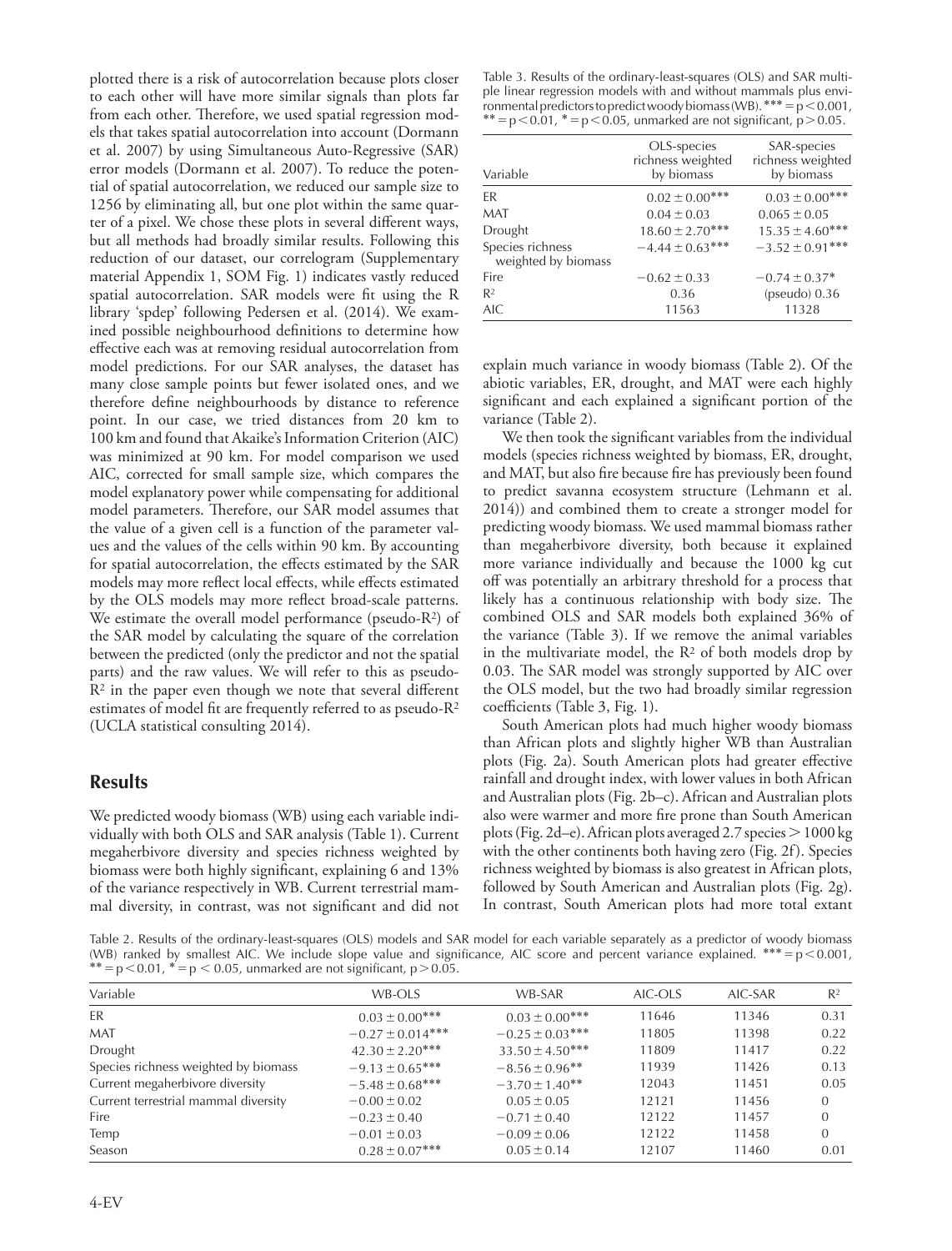

Figure 2. Mean continental values  $\pm$  SE for woody biomass, effective rainfall, drought index, mean annual temperature, current megaherbivore diversity, species richness weighted by biomass, current terrestrial mammal diversity, present world with Late Quaternary extinct megafauna as well for South America, Africa and Australia.

mammal species than either African or Australian plots (Fig. 2h). However, when Late Quaternary extinct as well as locally extirpated species are also included, the mammal biomass is similar in South American and African plots, but lower in Australian plots (Fig. 2i).

 Which of the variables in our model are the most important in determining continental variation in woody biomass? We can estimate the importance of each variable by multiplying its SAR regression coefficient (Table 3) by its mean value for each continent. Effective rainfall has the largest impact on continental variation with a ~ 29 Mg C ha<sup>-1</sup> difference predicted between WB in South America and Africa (Fig. 3). In contrast, fire apparently has very little impact on WB in our model for any of the continents. Drought and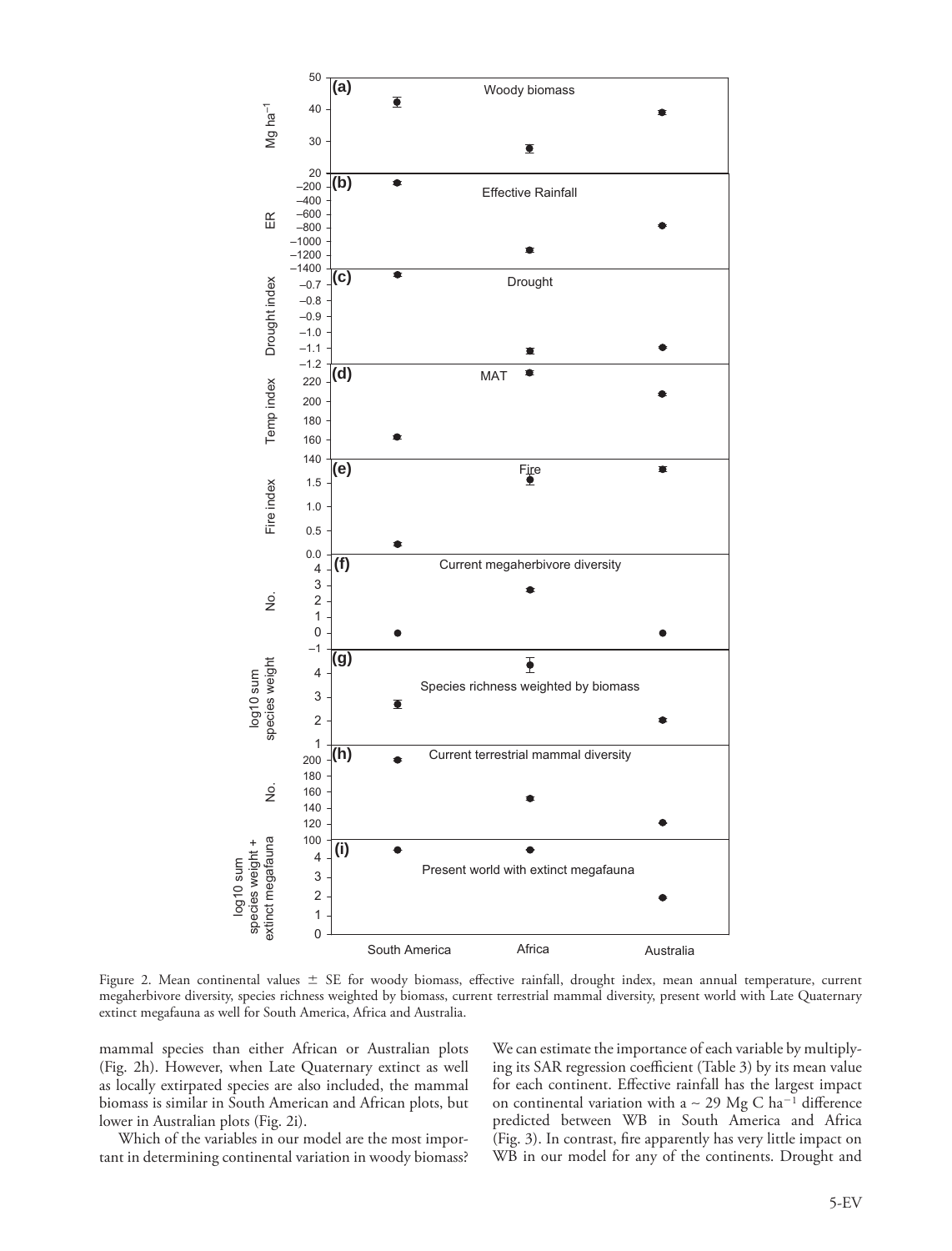

 Figure 3. Mean estimated continental impact of each variable (coefficient for SAR from table 3 multiplied by mean continental value) in our model for South America (black), Africa (white), and Australia (grey).

MAT both impact WB by ~ 15 Mg C ha<sup>-1</sup>, but with opposite signs. Species richness weighted by biomass decreases WB by ~ 15 Mg C ha<sup>-1</sup> in Africa relative to having no animals due to the larger number of megafauna and by about 7-9 Mg C ha<sup>-1</sup> in Australia and South America. However, after including the Pleistocene megafauna (present world with extinct megafauna) mammals decreased WB by a similar amount (~16 Mg C ha<sup>-1</sup>) in both South America and Africa, but only by  $7$  Mg C ha<sup>-1</sup> in Australia. Therefore, adding the megafauna back into South America decreased mean WB by  $\sim$  7 Mg C ha<sup>-1</sup> in our model (Fig. 3).

 We estimate WB for each continent and compare this to measured continental average WB values (Fig. 4). The model, while using the variable "species richness weighted by biomass", greatly underpredicts South America's WB versus measured values, while slightly overpredicting WB in Africa (Supplementary material Appendix 1,



 Figure 4. Continental average measured (black) woody biomass versus modelled based on the results of the SAR equations with the now extinct megafauna (present world with extinct megafauna) (white). Error bars are standard error. Residual errors between measured and modelled results were removed from the predicted values. Model coefficients are from the SAR model and listed in column 2,Table 3.

SOM Fig. 2). Therefore, when we use the variable present world with extinct megafauna to predict WB, we correct for the inherent residual continental differences. For instance, the SAR model underpredicts WB in South America by ~ 6 Mg C ha<sup>-1</sup>, and, thus, we add 6 Mg C ha<sup>-1</sup> to our model results. After this correction, we estimate that woody biomass in savannas in South America has increased by 29% due to the Late Quaternary extinctions and extirpations (Fig. 4). However, there are large regional differences within South America. In Fig. 5a, we show the difference between variables 'species richness weighted by biomass' and 'present world with extinct megafauna' overlaid with our estimates of changes to WB for each plot (circles) with and without the extinct animals. There is a clear correlation. Where there were many extinctions of large animals, such as in Argentina, there are predictions of increases in WB of greater than 20 Mg C ha<sup>-1</sup> (red circles) following the extinctions. Where there have been large animal extinctions, such as in northern South America, there is very little change in predictions of WB. Therefore, we predict the biggest change in WB would have been in southern Brazil, Uruguay and Argentina (see Figure 6 for artistic depictions of possible species living in these regions). We plot a histogram and find that WB has a median decrease of ~ 10 Mg C ha<sup>-1</sup>, but with individual plot loses of up to 80 Mg C ha<sup>-1</sup> (Fig. 5b).

 Finally, we create a spatially explicit map showing expected percentage decline in woody surface cover from today's estimated values if the Pleistocene megafauna still existed (Fig. 7). We use maps of ET, drought, MAT, species richness weighted by biomass and fire to estimate percentage woody cover. From this, we subtract the estimated impact of the now extinct megafauna and find that woody cover in most regions would be ~ 80% of today's values. In southern South America, the percentage decline in woody surface cover drops to below 50% in parts. This is a function of the many large, now extinct herbivores that lived in this region as well as lower expected tree cover due to environmental conditions. In other words, in southern South America, our model predicts that the environment reduces almost all the savanna tree cover and the megafauna would have removed what little tree cover remained.

## **Discussion**

 How might South American biogeography have looked without the end-Pleistocene and Early Holocene extinctions? Here, we broadly estimate that the savanna regions would have been more open with, on average ∼ 29% less woody biomass in the savanna zones, making them more similar to mean tree cover found in African savannas (Fig. 4). Why might megaherbivores have such a large impact on land cover? Owen-Smith originally proposed a 'keystone herbivore' hypothesis, where, due to their invulnerability to non-human predation on adults, megaherbivores ( $>1000$ kg) attain saturation densities at which they may radically transform vegetation structure and composition. According to the theory, the elimination of megaherbivores elsewhere in the world at the end of the Pleistocene and in the Early Holocene would have drastically changed vegetation structure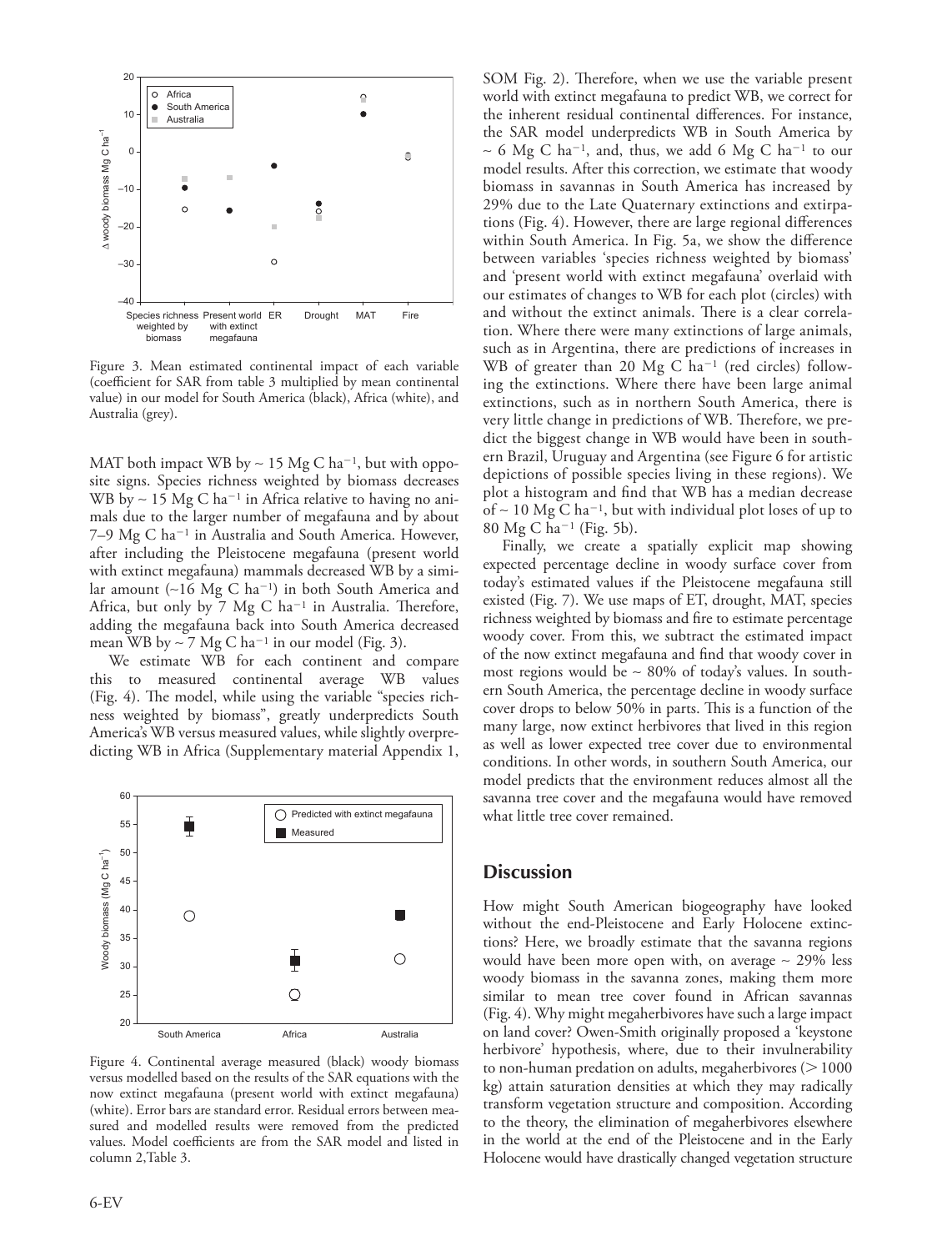

Figure 5. (a) Log10 difference between "species richness weighted by biomass" and "present world with extinct megafauna" shown for all South America. Colored circles ( $n = 213$ ) are the difference in estimated plot woody vegetation cover between actual plot values and those simulated including the now extinct megafauna. For the circles, red is a decrease (modelled minus measured) of more than 20 Mg C  $ha^{-1}$ , green is a decrease of between 20 and 0 Mg C ha<sup>-1</sup>, blue is an increase of between 0 and 20 Mg C ha<sup>-1</sup>, and black is an increase of  $>$  20 Mg C ha<sup>-1</sup>. Coefficients used to model the estimates are from the SAR model and listed in column 3, Table 3. (b) a histogram of the change in woody biomass (modelled with present-natural fauna minus measured) in South America.

and in the process eliminated habitat for smaller animals that also went extinct (Owen-Smith 1987). We do, however, note that such an interpretation is not universally accepted and other groups have concluded the opposite with climate driven changes to vegetation in South America causing the extinctions of the medium and smaller sized animals (de Vivo and Carmignotto 2004).

 Our work also supports the idea that large regions of the planet were once herbivore controlled, as stated in the 'brown Earth' hypothesis of Bond (2005). This hypothesis tried to answer the question of why forests dominate in some landscapes, but grasslands in others. Previous ecological theory would have supposed that climate controlled vegetation type, or more specifically, that the availability of moisture and energy controlled plant growth. Polis (1999) reviewed the original 'green world' hypothesis of Hairston et al. (1960), and found that terrestrial vegetation is mainly determined by climate, but with herbivores having a more localized impact (Hairston et al. 1960, Polis 1999). However, prior to the extinctions, there were many more megaherbivores  ${\rm (animals > 1000 \ kg)}$  at saturation densities likely leading to vegetation controlled by herbivores in many more savanna



 Figure 6. Artwork of some of the now extinct South American Megafauna including, from front to back: mid-size terror bird species Phorusrhacidae, *Arctotherium angustidens* , the largest bear in history, *Megatherium americanum* , *Glyptodon clavipes* , *Notiomastodon platensis* , formerly known as *Stegomastodon* sp., *Panthera onca* and *Toxodon platensis* . Illustrator credit Shuhei Tamura with art found at http://jagroar.deviantart.com/art/ .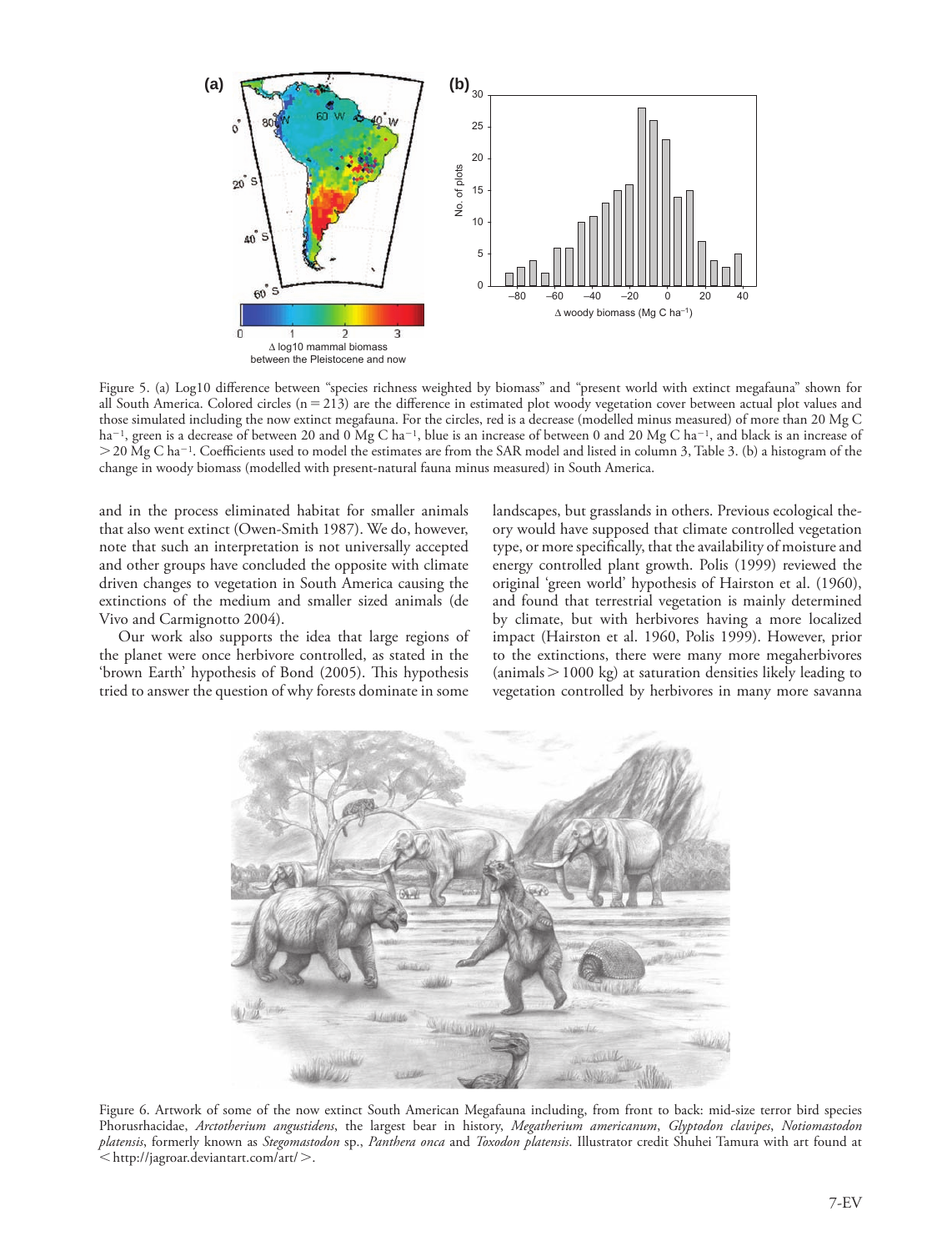

Fraction remaining woody cover

 Figure 7. A spatial map of expected percentage decline in woody cover in present day savanna regions if the now extinct South American megafauna still existed. We use variables ER, drought, MAT, fire, and 'species richness weighted by biomass' in our empirical SAR model to predict woody biomass. We then run this model substituting 'present world with extinct megafauna' and show the percent decrease in woody cover.

regions of the planet. In fact, although today we think of Africa as the land of megaherbivores, prior to the extinctions, South America had a higher abundance of megaherbivores, with South America having a predominance of very large herbivores ( $n = 15$ ) (Fig. 6), while most of Australia's mammalian herbivores were relatively small and those of Africa were intermediate (Owen-Smith 2013). Therefore, we might have expected South American megafauna, prior to their extinction, to have had the largest impact on land surface cover.

 It does not seem surprising that large mammal herbivores impact savanna tree cover, because there is abundant experimental and paleontological data that demonstrate that animals (and large animals specifically), can play an important role in controlling vegetation cover. For instance, in Kruger National park, when elephants are excluded from a region, there is abundant evidence of a large increase in tree cover (Asner et al. 2009, Asner and Levick 2012). Likewise recent paleontological studies demonstrate that there was an increase in woody surface cover following the extinctions of the Pleistocene megafauna (Gill et al. 2009, Rule et al. 2012, Sandom et al. 2014a). The importance of herbivores was recently highlighted in South American savannas in a recent study that found that grazing and grass competition additively diminished the risk of woody establishment in a wet Argentinian savanna (Maciasa et al. 2014).

How do megaherbivores specifically affect vegetation structure? Megaherbivores, such as elephants, have disproportionate effects on the mortality of adult shrubs, by pulling them out (Pringle et al. 2014), and trees, by pushing them over and breaking them (Asner and Levick 2012) due to their large size and strength. In addition, they also debark trees and feed on saplings (Staver and Bond 2014). Following their extinctions, it is thought that plant matter might accumulate and provide fuel for increased wildfires (Bond 2010).

Grazers may have had a very different effect on woody vegetation than browsers. Therefore, it is important to determine the guild (grazers or browsers) of the extinct animals. This can be done using carbon  $d^{13}$  isotopic data because grasses have a different isotopic signature than do trees and this isotopic signature is incorporated into the fossil remains. A recent comprehensive meta-study on this topic found that region mattered and some species changed between grazers and browsers by region (Franca et al. 2015). This study separated the results into four regions: the Brazilian Intertropical Region where *Equus* was a grazer, *Stegomastodon* and *Toxodon* were mixed-feeders, and *Eremotherium* and *Palaeolama* were browsers. In the Amazon region where *Stegomastodon and Toxodon* were browsers. In southern Brazil, Uruguay and northern Argentina where *Equus* and *Toxodon* were grazers while the mixed-feeders included all the other taxa such as *Nothrotherium* , *Stegomastodon* , *Hippidion* , *Scelidodon* , *Scelidotherium* , *Neosclerocalyptus* , *Glyptodon* , *Macrauchenia* , and *Palaeolama* . None of the taxa analyzed in this region were exclusively browsers. In Ecuador and Peru *Equus* was a grazer and *Stegomastodon* was a mixed-feeder (Franca et al. 2015). Therefore, according to this work, the only consistent grazer was the genus *Equus* which we removed from our analysis. This removal had only a very minor impact on our results.

 Our model simulations predict that with megafauna, South America's land surface would have been transformed into more open savannas with less abundant woodlands. In practice, what might this mean for the hyper-diverse cerrado regions of Brazil, or the *chiquitano* dry woodlands of Bolivia? We hypothesize that woody encroachment is much greater than it would have otherwise have been, but total levels of biodiversity would likely have been similar or increased with the large animals (Galetti 2004). The more closed woodlands may have increased stress on currently existing animals that co-evolved with the megafauna in the likely more open ecosystems (Owen-Smith 1987). South American savannas are some of the most threatened ecosystems on the planet with rates of clearing often higher than the Amazon forest (Hansen et al. 2013). The extinctions have already transformed and stressed these valuable ecosystems and the results of this study should not be seen as justification for further transformation to agriculture.

 Here we predict that savannas likely had less woody biomass and present day dry forests would have been more savannah-like with mega-herbivores. Also, there is evidence that carbon content of forests decreased as large-seeded fruit trees decreased in abundance (Janzen and Martin 1982, Doughty et al. 2015, this issue). At this time it is difficult to access the net carbon impact of the megafauna extinctions on South America? Such land surface changes would also have affected climate beyond just their carbon impact, but would have impacted both albedo and evapotranspiration as well (Doughty et al. 2010, Doughty 2013). Tree cover in the tropics generally leads to cooling while tree cover in high latitude regions generally leads to warming (Bonan 2008) and future studies are necessary to determine the net climate impact of land surface changes on global climate. At this point there are too many uncertain variables to estimate the net climate impact of the extinctions.

 Would the ecological roles previously performed by the now extinct megafauna simply have shifted to the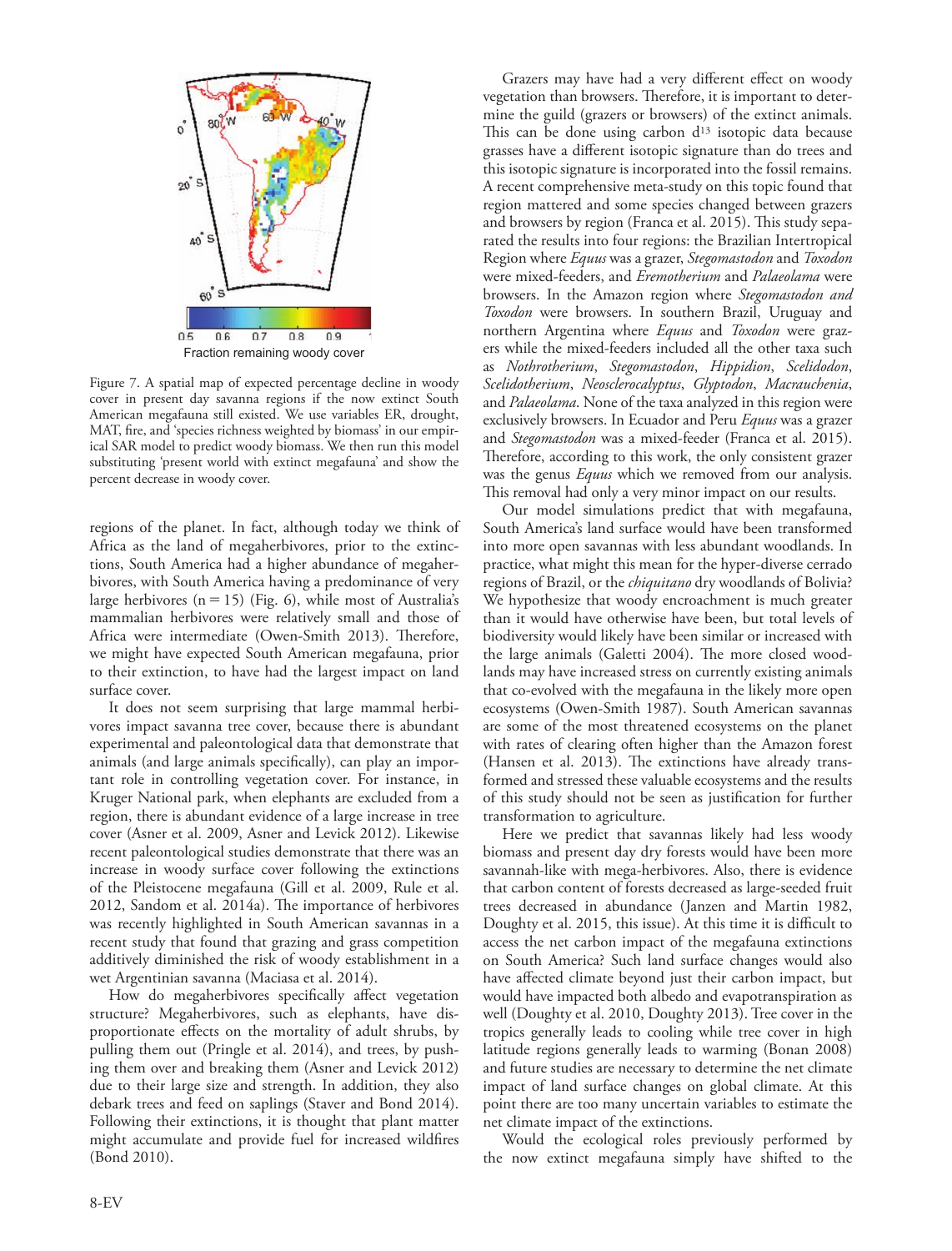remaining smaller herbivores following the extinctions? This is a highly uncertain issue, but there are a few reasons to think that it would not. The first is simply size. For instance, elephants and other large herbivores have unique impact on forest structure by breaking and knocking down trees that cannot be replicated by smaller animals (Asner et al. 2012). Predation likely would have kept smaller animals from experiencing a population boom following the extinctions. Beetles associated with herbivore dung were better represented during the Last Interglacial (132 000– 110 000 y B.P.) than in the Early Holocene (10 000-5 000 y B.P.) (Sandom et al. 2014a). If dung beetles are a proxy for dung quantity, and dung quantity is a proxy for smaller mammal numbers, then this indicates their numbers had not recovered into the Early Holocene. Indeed, jointly with the megafauna extinction South America also experienced extinction of dung beetles associated with their dung (Sánchez et al. 2013). However, there are now significant numbers of domestic cattle, especially in southern South America (Supplementary material Appendix 1, SOM Fig. 4), that may have taken some of the ecological roles of the megafauna (Barnosky 2008).

There is currently an ongoing debate on rewilding or the refaunation through restoration of extant species to their original geographical distributions (Galetti 2004, Oliveira-Santos and Fernandez 2010). Part of the debate of restoring animals is to restore their ecological function. Here we have shown that this likely includes reducing woody cover in savanna ecosystems. Why might this be important for biodiversity or valuable to humanity? For instance, increased openness in savannas may increase the biodiversity of some savannas (Hoogesteijn and Hoogesteijn 2010, Campos-Krauer and Wisely 2011, Piana and Marsden 2014). Also, currently, in some regions of the world, grasslands are undergoing a rapid shift from herbaceous to woody-plant dominance, possibly due to increased atmospheric concentrations of  $CO<sub>2</sub>$  or the reduction of fire events due to conservation initiatives (Archer 1995). One recent study quantified how this increase in woody cover might reduce productivity of pasture land and found a reduction of between 0.6 and 1.6 reproductive cows per square kilometre for each 1% increase in tree cover (Anadon et al. 2014). In a future with more woody encroachment of pastures, could the addition of megaherbivores remove woody cover, making pastures more productive for cattle? In other words, a mixed, biodiverse pasture including megaherbivores could actually be more productive than a monoculture of cattle (Supplementary material Appendix 1, SOM Fig. 4).

This study offers the first evidence that South America's land surface cover may have been drastically transformed following the severe Pleistocene and Early Holocene megafauna extinctions on this continent. However, the statistical methodology used in this paper is simple and the trends we predict might be more accurately predicted using a more mechanistic approach which could be used to help better predict mega-herbivore effects on woody biomass. Overall, the large empirical dataset highlights the potential role of megafauna on reducing woody cover and thus finds evidence for Bond's 'brown world' hypothesis of consumer controlled regions of the planet.

 *Acknowledgments –* JCS was supported by the European Research Council (ERC-2012-StG-310886-HISTFUNC). CED acknowledges funding from the John Fell Fund.

## **References**

- Anadon, J. D. et al. 2014. Effect of woody-plant encroachment on livestock production in North and South America. – Proc. Natl Acad Sci USA 111: 12948-12953.
- Archer, S. 1995. Tree-grass dynamics in a prosopis-thornscrub savanna parkland – reconstructing the past and predicting the future. – Ecoscience 2: 83–99.
- Asner, G. P. And Levick, S. R. 2012. Landscape-scale effects of herbivores on treefall in African savannas. – Ecol. Lett. 15: 1211 – 1217.
- Asner, G. P. et al. 2009. Large-scale impacts of herbivores on the structural diversity of African savannas. – Proc. Natl Acad. Sci. USA 106: 4947-4952.
- Barnosky, A. D. et al. 2004. Assessing the causes of Late Pleistocene extinctions on the continents.  $-$  Science 306: 70–75.
- Barnosky, A. D. 2008. Megafauna biomass tradeoff as a driver of Quaternary and future extinctions. – Proc. Natl Acad. Sci. USA 105: 11543-11548.
- Bonan, G. B. 2008. Forests and climate change: forcings, feedbacks, and the climate benefits of forests. - Science 320: 1444 – 1449.
- Bond, W. J. 2005. Large parts of the world are brown or black: a different view on the 'Green World' hypothesis. - J. Veg. Sci. 16: 261-266.
- Bond, W. J. 2008. What limits trees in C-4 grasslands and savannas? - Annu. Rev. Ecol. Evol. S 39: 641-659.
- Bond, W. J. 2010. Consumer control by megafauna and fire. – Island Press.
- Campos-Krauer, J. M. and Wisely, S. M. 2011. Deforestation and cattle ranching drive rapid range expansion of capybara in the Gran Chaco ecosystem. – Global Change Biol. 17: 206 – 218.
- Davis, O. K. and Shafer, D. S. 2006. Sporormiella fungal spores, a palynological means of detecting herbivore density. – Palaeogeogr. Palaeoclimatol. 237: 40 – 50.
- de Vivo, M. and Carmignotto, A. P. 2004. Holocene vegetation change and the mammal faunas of South America and Africa. – J. Biogeogr. 31: 943 – 957.
- Dormann, C. F. et al. 2007. Methods to account for spatial autocorrelation in the analysis of species distributional data: a review. – Ecography 30:  $609 - 628$ .
- Doughty, C. E. 2013. Preindustrial human impacts on global and regional environment. – Annu. Rev. Environ. Resour. 38: 503 – 527.
- Doughty, C. E. et al. 2010. Biophysical feedbacks between the Pleistocene megafauna extinction and climate: the first humaninduced global warming? – Geophys. Res. Lett. 37: L15703.
- Doughty, C. E. et al. 2013. The legacy of the Pleistocene megafauna extinctions on nutrient availability in Amazonia. – Nat. Geosci. 6: 761–764.
- Doughty, C. E. et al. 2015. Megafauna extinction, tree species range reduction, and carbon storage in Amazonian forests. – Ecography 38: xxx-xxx.
- Duffy, K. J. et al. 1999. Realistic parameter assessment for a well known elephant-tree ecosystem model reveals that limit cycles are unlikely. - Ecol. Modell. 121: 115-125.
- Faurby, S. and Svenning, J. C. 2015a. Historic and prehistoric human-driven extinctions have reshaped global mammal diversity patterns. – Divers. Distrib. doi: 10.1111/ddi.12369.
- Faurby, S. and Svenning, J. C. 2015b. Resurrection of the island rule-human-driven extinctions have obscured a basic evolutionary pattern.  $-$  < http://dx.doi.org/10.1101/025486 >.